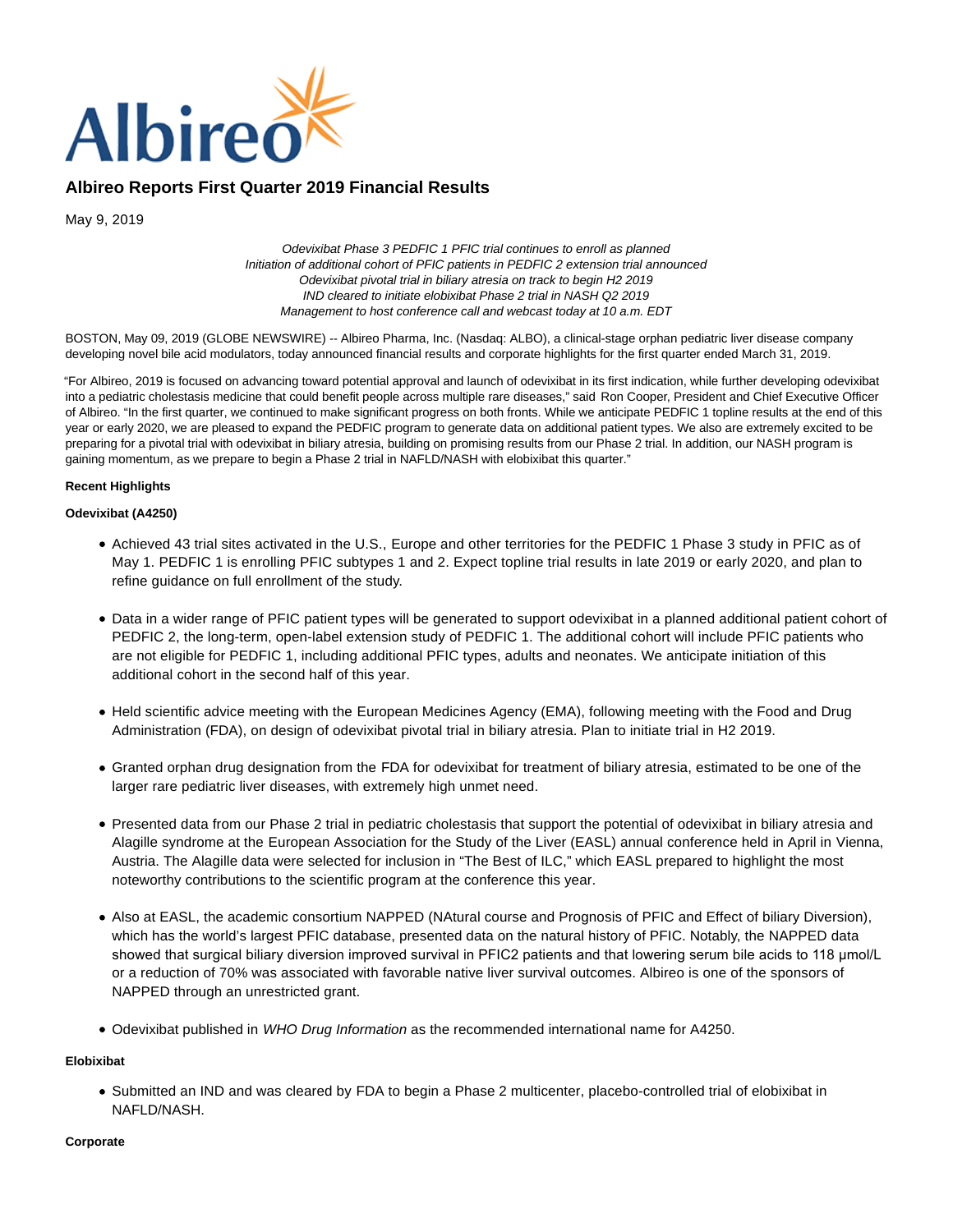- Presented at several conferences, including: the 39<sup>th</sup> Annual Cowen Health Care conference in Boston, the Roth conferences in California and New York, the H.C. Wainwright conference in London and the Needham Healthcare conference in New York.
- Strengthened the Company's commercial team with the appointment of Pamela Stephenson as Chief Commercial Officer.

## **First-Quarter Financial Highlights**

- Revenues were \$570 thousand in the first quarter of 2019, compared to \$11.2 million in the first quarter of 2018.
- R&D expense was \$8.3 million for the first quarter of 2019, up 35.4% from \$6.2 million in the first quarter of 2018.
- G&A expense was \$5.3 million for the first quarter of 2019, up 28.2% compared to \$4.1 million in the first quarter of 2018.
- Net Loss in the first quarter of 2019 was \$16.7 million, or \$(1.39) per share, compared to \$1.6 million, or \$(0.15) per share in the first quarter of 2018.
- The Company had cash and cash equivalents at March 31, 2019, of \$150.3 million.

#### **Financial Guidance**

For the full year 2019, we anticipate total expenses, including R&D and G&A expenses, to be in the range of \$75-\$80 million. We anticipate our current cash balance to be sufficient to meet our operating needs into 2021.

#### **Conference Call**

As previously announced, Albireo will host a conference call and webcast today, May 9, 2019, at 10 a.m. EDT. To access the live conference call by phone, dial 877-407-0792 (domestic) or 201-689-8263 (international), and provide the access code 13688060. A live audio webcast will be accessible from the Media & Investors page of Albireo's website, [http://ir.albireopharma.com/.](https://www.globenewswire.com/Tracker?data=RaROxROZCkYkhEZQBnHkqu1XpWRLLblPTV60eugNg6dApH_PjcsYOERz4_Tnwl0rHdOWvf8NVM7egRL61gcHYLOtzxdblOP2idzR_Tv4S7c=) To ensure a timely connection to the webcast, it is recommended that participants register at least 15 minutes prior to the scheduled start time. An archived version of the webcast will be available for replay in the Events & Presentations section of the Media & Investors page of Albireo's website for 1 year following the event.

#### **About Albireo**

Albireo Pharma is a clinical-stage biopharmaceutical company focused through its operating subsidiary on the development of novel bile acid modulators to treat orphan pediatric liver diseases, and other liver and gastrointestinal diseases and disorders. Albireo's lead product candidate, odevixibat (A4250), is being developed to treat rare pediatric cholestatic liver diseases and is in Phase 3 development in its initial target indication, progressive familial intrahepatic cholestasis (PFIC). Albireo's clinical pipeline also includes two Phase 2 product candidates. Albireo's elobixibat, approved in Japan for the treatment of chronic constipation, is the first ileal bile acid transporter (IBAT) inhibitor approved anywhere in the world. Albireo was spun out from AstraZeneca in 2008.

Albireo Pharma is located in Boston, Massachusetts, and its key operating subsidiary is located in Gothenburg, Sweden. The Boston Business Journal named Albireo one of the 2019 Best Places to Work in Massachusetts. For more information on Albireo, please visit [www.albireopharma.com.](https://www.globenewswire.com/Tracker?data=CdlMytItQOR-2JOQRISr9VsifxIQ7NY-2q9t-Ma0n9ODAqtMTVAhadC1zXgypMqtMgQSdNHCXV5vel63LsCnemTlmaS4Lv5NrGq5RXwOT84=)

#### **Forward-Looking Statements**

This press release includes "forward-looking statements" within the meaning of the Private Securities Litigation Reform Act of 1995. Forward-looking statements include statements, other than statements of historical fact, regarding, among other things: the plans for, or progress, scope, cost, duration or results or timing for availability of results of, development of odevixibat, elobixibat or any other Albireo product candidate or program, including regarding the Phase 3 clinical program for odevixibat in patients with PFIC; the planned pivotal trial for odevixibat in biliary atresia, the planned Phase 2 clinical trial for elobixibat in NAFLD/NASH, the target indication(s) for development, the size, design, population, location, conduct, objective, enrollment, duration or endpoints of any clinical trial, or the timing for initiation or completion of or reporting of results from any clinical trial, including the double-blind Phase 3 PFIC trial for odevixibat, the planned pivotal trial for odevixibat in biliary atresia or the planned Phase 2 trial for elobixibat in NAFLD/NASH; the potential approval and commercialization of odevixibat; the size of the PFIC population, the biliary atresia population, the NASH population or any other disease population for indications that may be targeted by Albireo; the potential benefits or competitive position of odevixibat, elobixibat, or any other Albireo product candidate or program or the commercial opportunity in any target indication; the potential benefits of an orphan drug designation; the pricing of odevixibat if approved; the period for which Albireo's cash resources will be sufficient to fund its operating requirements (runway); or Albireo's plans, expectations or future operations, financial position, revenues, costs or expenses. Albireo often uses words such as "anticipates," "believes," "plans," "expects," "projects," "future," "intends," "may," "will," "should," "could," "estimates," "predicts," "potential," "planned," "continue," "guidance," and similar expressions to identify forward-looking statements. Actual results, performance or experience may differ materially from those expressed or implied by any forward-looking statement as a result of various risks, uncertainties and other factors, including, but not limited to: whether favorable findings from clinical trials of odevixibat to date, including findings in indications other than PFIC, will be predictive of results from the trials comprising the Phase 3 PFIC program or any other clinical trials of odevixibat; whether either or both of the FDA and EMA will determine that the primary endpoint for their respective evaluations and treatment duration of the double-blind Phase 3 trial in patients with PFIC are sufficient, even if the primary endpoint is met with statistical significance, to support approval of odevixibat in the United States or the European Union, to treat PFIC, a symptom of PFIC, a specific PFIC subtype(s) or otherwise; the outcome and interpretation by regulatory authorities of the ongoing third-party study pooling and analyzing of long-term PFIC patient data; the timing for initiation or completion of, or for availability of data from, clinical trials of odevixibat, including the trials comprising the Phase 3 PFIC program, and the outcomes of such trials; Albireo's ability to obtain coverage, pricing or reimbursement for approved products in the United States or European Union; delays or other challenges in the recruitment of patients for, or the conduct of, the double-blind Phase 3 trial; and Albireo's critical accounting policies. These and other risks and uncertainties that Albireo faces are described in greater detail under the heading "Risk Factors" in Albireo's most recent Annual Report on Form 10-K or in subsequent filings that it makes with the Securities and Exchange Commission. As a result of risks and uncertainties that Albireo faces, the results or events indicated by any forwardlooking statement may not occur. Albireo cautions you not to place undue reliance on any forward-looking statement. In addition, any forward-looking statement in this press release represents Albireo's views only as of the date of this press release and should not be relied upon as representing its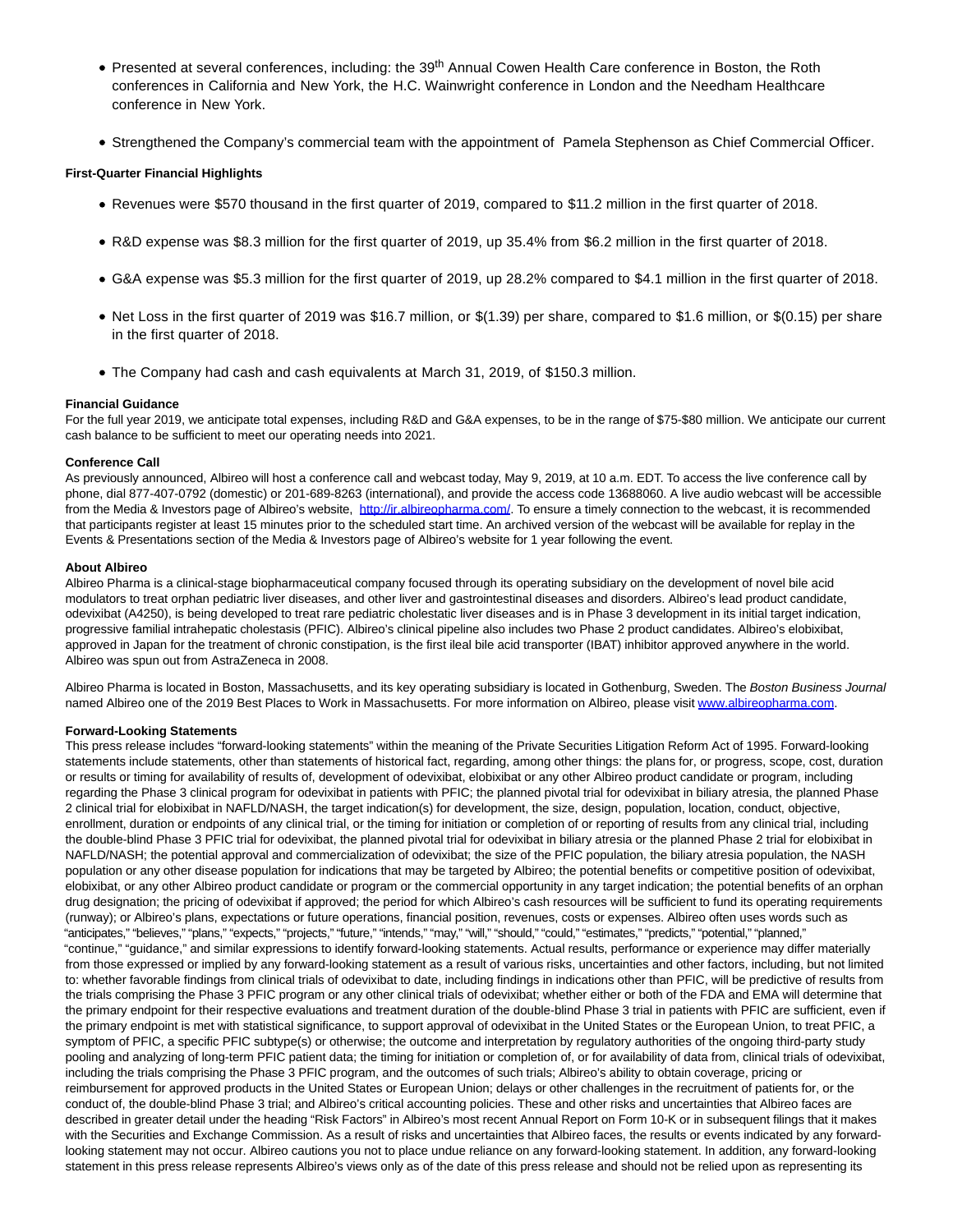views as of any subsequent date. Albireo disclaims any obligation to update any forward-looking statement, except as required by applicable law.

#### **Investor Contact:**

Hans Vitzthum LifeSci Advisors, LLC 212-915-2568

### **Media Contact:**

Heather Anderson 6 Degrees 980-938-0260 [handerson@6degreespr.com](https://www.globenewswire.com/Tracker?data=OJCwElhKd87mIiiUhMESVkHIMoHMRPJ4z2dJCyLqYfNVrQH__iaslmPCNA7sGILK3CEQTmrfYZU1aJwFQ9nWB8j4wjbLtHDPTwxEQcoJXZU=)

## **Source: Albireo Pharma, Inc.**

### **Albireo Pharma, Inc. Condensed Consolidated Balance Sheets (in thousands, except share and per share data) (unaudited)**

|                                                                                                                                                                                                      |    | March 31,  |  |      | December 31, |  |  |
|------------------------------------------------------------------------------------------------------------------------------------------------------------------------------------------------------|----|------------|--|------|--------------|--|--|
|                                                                                                                                                                                                      |    | 2019       |  | 2018 |              |  |  |
| <b>ASSETS</b>                                                                                                                                                                                        |    |            |  |      |              |  |  |
| Current assets:                                                                                                                                                                                      |    |            |  |      |              |  |  |
| Cash and cash equivalents                                                                                                                                                                            | S  | 150,339    |  | \$   | 163,885      |  |  |
| Prepaid expenses and other assets                                                                                                                                                                    |    | 1,194      |  |      | 850          |  |  |
| Other receivables                                                                                                                                                                                    |    | 2,803      |  |      | 2,915        |  |  |
| Total current assets                                                                                                                                                                                 |    | 154,336    |  |      | 167,650      |  |  |
| Property and equipment, net                                                                                                                                                                          |    | 173        |  |      | 187          |  |  |
| Goodwill                                                                                                                                                                                             |    | 17,260     |  |      | 17,260       |  |  |
| Other noncurrent assets                                                                                                                                                                              |    | 1,209      |  |      | 369          |  |  |
| <b>Total assets</b>                                                                                                                                                                                  | \$ | 172,978    |  | \$   | 185,466      |  |  |
| <b>LIABILITIES AND STOCKHOLDERS' EQUITY</b>                                                                                                                                                          |    |            |  |      |              |  |  |
| <b>Current liabilities:</b>                                                                                                                                                                          |    |            |  |      |              |  |  |
| Trade payables                                                                                                                                                                                       | \$ | 2,987      |  | \$   | 4,352        |  |  |
| Accrued expenses                                                                                                                                                                                     |    | 6,385      |  |      | 8,165        |  |  |
| <b>Other liabilities</b>                                                                                                                                                                             |    | 569        |  |      | 308          |  |  |
| <b>Total current liabilities</b>                                                                                                                                                                     |    | 9,941      |  |      | 12,825       |  |  |
| Liability related to sale of future royalties                                                                                                                                                        |    | 51,433     |  |      | 49,969       |  |  |
| Long-term liabilities                                                                                                                                                                                |    | 213        |  |      | 35           |  |  |
| <b>Total liabilities</b>                                                                                                                                                                             |    | 61,587     |  |      | 62,829       |  |  |
| Stockholders' Equity:                                                                                                                                                                                |    |            |  |      |              |  |  |
| Common stock, \$0.01 par value per share - 30,000,000 authorized at<br>March 31, 2019 and December 31, 2018; 12,038,836 and 11,969,928 issued<br>and outstanding at March 31, 2019 December 31, 2018 |    | 120        |  |      | 120          |  |  |
| Additional paid in capital                                                                                                                                                                           |    | 217,807    |  |      | 214,694      |  |  |
| Accumulated other comprehensive income                                                                                                                                                               |    | 6,591      |  |      | 4,293        |  |  |
| Accumulated deficit                                                                                                                                                                                  |    | (113, 127) |  |      | (96, 470)    |  |  |
| Total stockholders' equity                                                                                                                                                                           |    | 111,391    |  |      | 122,637      |  |  |
| Total liabilities and stockholders' equity                                                                                                                                                           | \$ | 172,978    |  | \$   | 185,466      |  |  |

#### **Albireo Pharma, Inc. Condensed Consolidated Statement of Operations (in thousands, except share and per share data) (unaudited)**

|                                       | Three Months Ended March 31, |        |      |        |  |  |  |
|---------------------------------------|------------------------------|--------|------|--------|--|--|--|
| Revenue                               | 2019                         |        | 2018 |        |  |  |  |
|                                       | S.                           | 570    | \$.  | 11.202 |  |  |  |
| <b>Operating expenses:</b>            |                              |        |      |        |  |  |  |
| Research and development              |                              | 8.329  |      | 6.151  |  |  |  |
| General and administrative            |                              | 5.293  |      | 4.128  |  |  |  |
| Other operating (income) expense, net |                              | 2.296  |      | 1.504  |  |  |  |
| Total operating expenses              |                              | 15.918 |      | 11.783 |  |  |  |